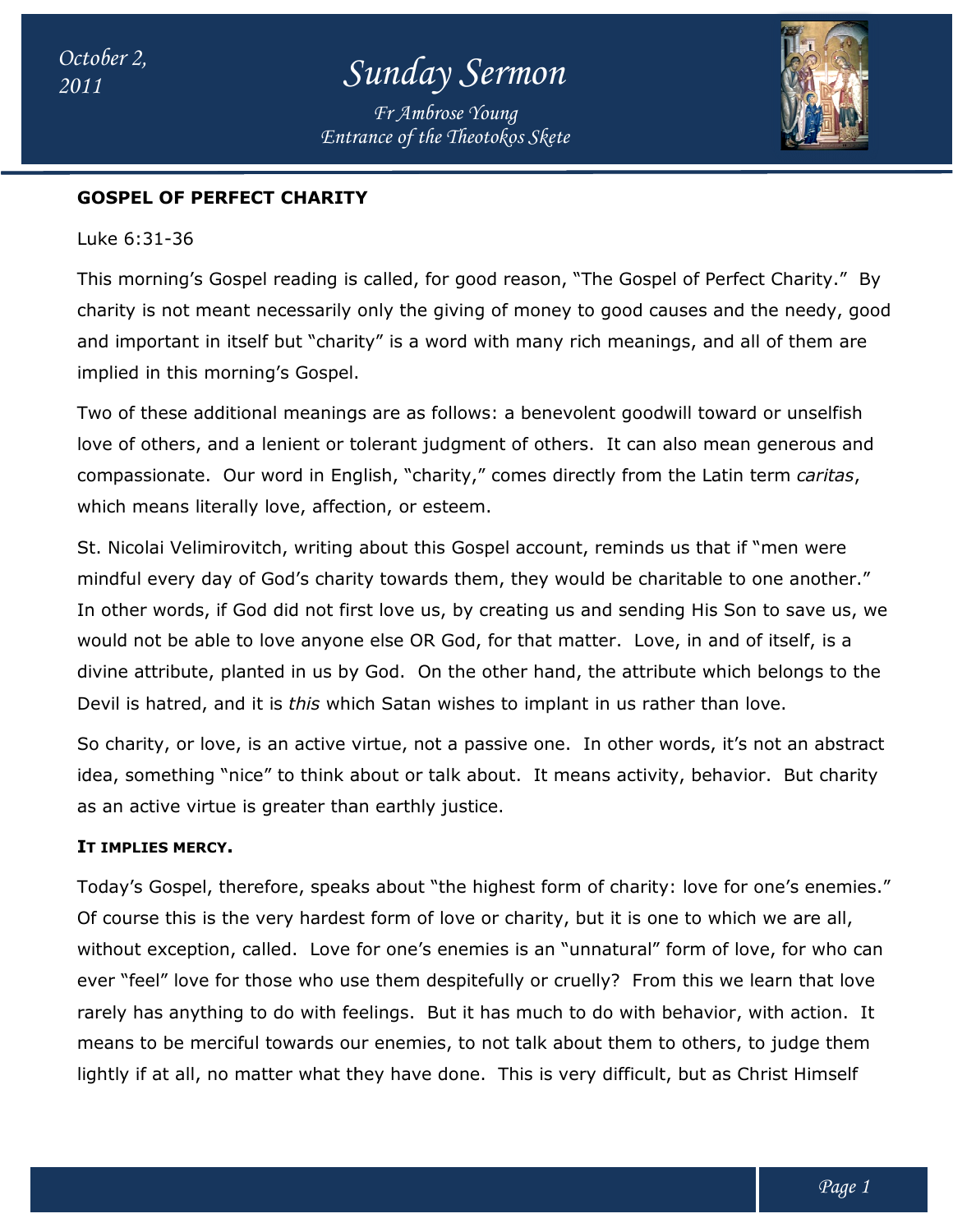# *<sup>2011</sup> Sunday Sermon*

*Entrance of the Theotokos Skete Fr Ambrose Young*



tells us, it is not impossible, for since God loves everyone, *even our enemies r* ; how then is it possible that we cannot love—that is, be kindly toward--those whom God loves?!

St. Nicolai says, "If it is true that every man in this world has enemies, then this means that *you* are someone's enemy [too]…Therefore first dig out the root of enmity from your [own] heart...To the extent to which you have completely dug this evil root out from your heart, and cut down all the shoots that constantly spring up from it, to this extent will you find fewer enemies to count. If then you desire that people be your friends, you must first stop being an enemy to others and become their friend." St. Nicolai says, "If it is true that every man in this world has enemies, then this means th<br>you are someone's enemy [too]...Therefore first dig out the root of enmity from your [own]<br>heart...To the extent to which you ha those whom God loves?!<br>
I has enemies, then this means that<br>
the root of enmity from your [own]<br>
his evil root out from your heart, and<br>
t to this extent will you find fewer<br>
r friends, you must first stop being an<br>
of thi

But St. Nicolai says that even this is not the main point of this morning's Gospel reading. He explains it simply: we must have, above all, God as our friend! Now, it is indeed laughable to think that we could ever become the "friends" of God, "by any sort of deed, even were this by think that we could ever become the "friends" of God, "by any sort of deed, even were this by<br>the greatest love for our enemy…Were we to give away all that we have to the poor, fast every day of our lives and stand day and night in prayer like a candle to the end of time…were we to be spat on and trodden underfoot by the whole world…all this would be an infinitesimal the greatest love for our enemy...Were we to give away all that we have to the poor, f<br>every day of our lives and stand day and night in prayer like a candle to the end of tir<br>we to be spat on and trodden underfoot by the followers—and through them, us—that they were his "friends." to count. If then you desire that people be your friends, you must first stop being an<br>i others and become their friend."<br>icolai says that even this is not the main point of this morning's Gospel reading. He<br>it simply: we

# **SO, HOW TO WE BECOME "FRIENDS " OF GOD?**

We do so by drawing as close to Him as we possibly can in this earthly life. And we do this by obeying the commandments, both those of the Old Testament and those which Christ gave us in the New Testament, and by obeying these commandments without reserve or condition, for the Lord Himself told us, "If you love Me you will obey my commandments." "If you love Me..." Remember, "charity" is a form or an expression of love. So what Jesus was saying here is, "If you wish to show charity towards Me you will obey my commandments." do so by drawing as close to Him as we possibly can in this earthly life. And<br>ying the commandments, both those of the Old Testament and those which<br>he New Testament, and by obeying these commandments without reserve of<br>th

Were Adam and Eve worthy, deserving, of the Garden of Eden? In no way. Paradise was given to them by God's pure love. How did they manage to remain in Eden until the Fall? Simply by obeying God, by obedience alone. Once they ceased to obey God, they fell out of fellowship, friendship with Him, and were expelled from the Garden. e Me..." Remember, "charity" is a form or an expression of love. So what Jesus<br>i here is, "If you wish to show charity towards Me you will obey my<br>nents."<br>in and Eve worthy, deserving, of the Garden of Eden? In no way. Par